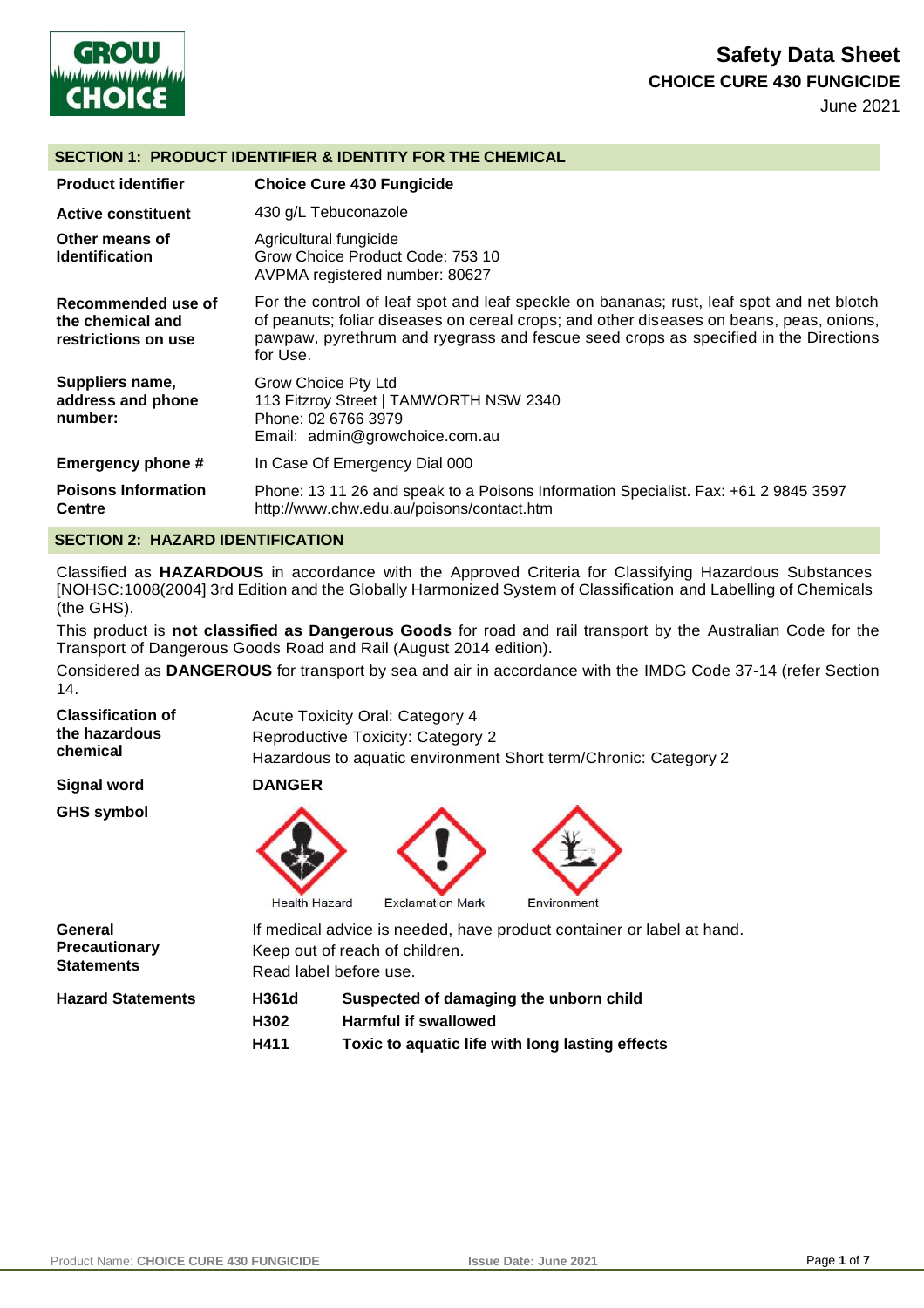| <b>Precautionary Statements</b> |             |                                                                                                   |
|---------------------------------|-------------|---------------------------------------------------------------------------------------------------|
| <b>Prevention</b>               | P201.       | Obtain special instructions before use.                                                           |
|                                 | P202        | Do not handle until all safety precautions have been read and understood.                         |
|                                 | P262        | Do not get in eyes, on skin, or on clothing.                                                      |
|                                 | P264        | Wash contacted areas thoroughly after handling.                                                   |
|                                 | <b>P270</b> | Do not eat, drink or smoke when using this product.                                               |
|                                 | P273.       | Avoid release to the environment.                                                                 |
| Response                        | P281        | Use personal protective equipment as required.                                                    |
|                                 | P201        | Obtain special instructions before use.                                                           |
|                                 | P202        | Do not handle until all safety precautions have been read and understood.                         |
|                                 | P262        | Do not get in eyes, on skin, or on clothing.                                                      |
|                                 | P264        | Wash contacted areas thoroughly after handling.                                                   |
|                                 | <b>P270</b> | Do not eat, drink or smoke when using this product.                                               |
| <b>Storage</b>                  | P403+P235+  | Store in a well-ventilated place. Keep cool. Keep container tightly closed.                       |
|                                 | P233        |                                                                                                   |
|                                 | P405        | Store locked up                                                                                   |
| <b>Disposal</b>                 | P501        | Dispose of contents and container in accordance with local, regional and<br>national regulations. |

#### SECTION 3: COMPOSITION AND INFORMATION ON INGREDIENTS

| <b>Chemical ingredients:</b>                       | Component                                          | <b>CAS No</b>                  | <b>Concentration %</b> |
|----------------------------------------------------|----------------------------------------------------|--------------------------------|------------------------|
| <b>CAS number and other</b><br>unique identifiers: | Tebuconazole<br>Other ingredients, including water | 107534-96-3<br>(non-hazardous) | 430 g/L<br>balance     |
| <b>Concentration of</b><br>ingredients:            |                                                    |                                |                        |

#### **SECTION 4: FIRST AID MEASURES**

In Case Of Emergency Dial 000 and/or Poisons Information Centre: Phone: 13 11 26 and speak to a Poisons Information Specialist. Take this SDS and or DFU/Label with you or when calling the Poisons **Information Centre.** 

#### **Description of first aid measures**

General advice: Those who offer First Aid should pay attention to self-protection and use the recommended protective clothing (chemical resistant gloves, splash protection). If potential for exposure exists refer to Section 8 for specific personal protective equipment.

| <b>Swallow</b> | If swallowed, do NOT induce vomiting. Wash mouth with water and contact a Poisons<br>Information Centre, or call a doctor.                                                                                                                                                                                                                                                    |
|----------------|-------------------------------------------------------------------------------------------------------------------------------------------------------------------------------------------------------------------------------------------------------------------------------------------------------------------------------------------------------------------------------|
| Eye:           | Immediately flush the contaminated eye(s) with lukewarm, gently flowing water for 20<br>minutes or until the product is removed, while holding the eyelid(s) open. Take care not to<br>rinse contaminated water into the unaffected eye or onto the face. Obtain medical attention<br>immediately. Take special care if exposed person is wearing contact lenses.             |
| Skin:          | Wash gently and thoroughly with warm water (use non-abrasive soap if necessary) for 10-20<br>minutes or until product is removed. Under running water, remove contaminated clothing,<br>shoes and leather goods (e.g. watchbands and belts) and completely decontaminate them<br>before reuse or discard. If irritation persists, repeat flushing and seek medical attention. |
| Inhaled        | No first aid measures normally required. However, if inhalation has occurred, and irritation<br>has developed, remove to fresh air and observe until recovered. If irritation becomes painful<br>or persists more than about 30 minutes, seek medical advice.                                                                                                                 |

#### Symptoms caused by exposure

To date there are no symptoms are known.

#### Indication of any immediate medical attention and special treatment needed

**Treatment** Gastric lavage is not normally required. However, if a significant amount (more than a mouthful) has been ingested, administer activated charcoal and sodium sulphate. There is no specific antidote. Treat symptomatically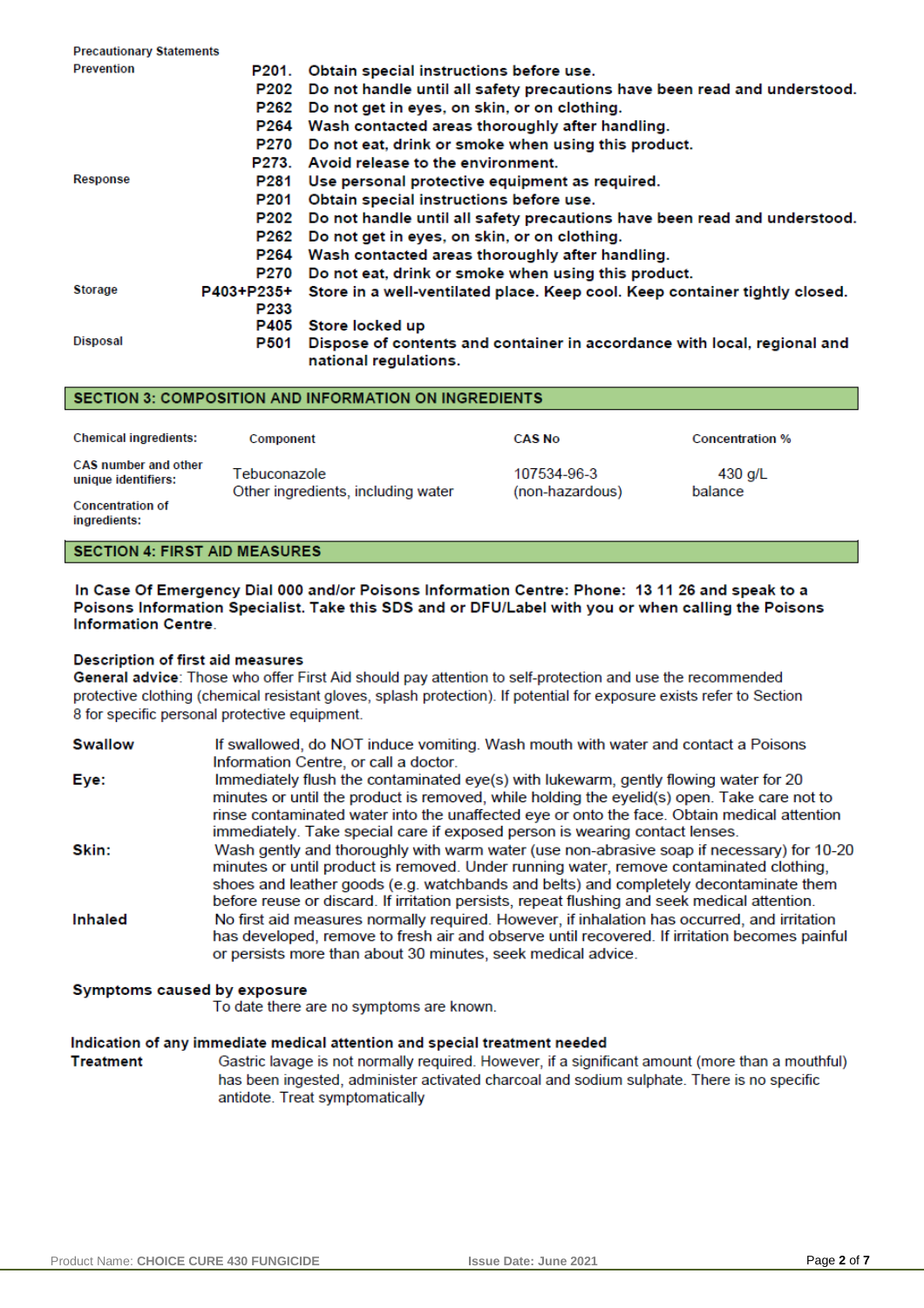### **SECTION 5: FIRE FIGHTING MEASURES**

| <b>Suitable</b><br>extinguishing<br>media                                         | Water, Foam, Carbon dioxide (CO2), Dry chemical.                                                                                                                                                                                                                                                                                                                                                                                          |
|-----------------------------------------------------------------------------------|-------------------------------------------------------------------------------------------------------------------------------------------------------------------------------------------------------------------------------------------------------------------------------------------------------------------------------------------------------------------------------------------------------------------------------------------|
| <b>Specific hazards</b><br>arising from the<br>chemical                           | Hazardous combustion products include Hydrogen chloride (HCl), Hydrogen cyanide<br>(hydrocyanic acid), Carbon monoxide (CO), Sulphur oxides, Nitrogen oxides (NOx)                                                                                                                                                                                                                                                                        |
| <b>Special</b><br>protective<br>equipment and<br>precautions for<br>fire fighters | Fire fighters should wear full protective gear, including self-contained breathing apparatus<br>(AS/NZS 1715/1716). Keep unnecessary people away. If it can be done safely, remove<br>intact containers from the fire. Otherwise, use water spray to cool them. Bund area with sand<br>or earth to prevent contamination of drains or waterways. Dispose of fire control water or<br>other extinguishing agent and spillage safely later. |
| <b>Hazchem Code</b>                                                               | 3Ζ                                                                                                                                                                                                                                                                                                                                                                                                                                        |

### SECTION 6: ACCIDENTAL RELEASE MEASURES

| Personal<br>precautions.<br>protective<br>equipment and<br>emergency<br>procedures | In case of spillage it is important to take all steps<br>necessary to:<br>Avoid contact with the spilled material or contaminated surfaces. Extinguish or remove any<br>sources of ignition. When dealing with spills do not eat, drink or smoke and wear protective<br>clothing and equipment. Keep people and animals away. Prevent spilled material from<br>entering drains or watercourses.        |
|------------------------------------------------------------------------------------|--------------------------------------------------------------------------------------------------------------------------------------------------------------------------------------------------------------------------------------------------------------------------------------------------------------------------------------------------------------------------------------------------------|
| Environmental<br>precautions                                                       | Do not allow to get into surface water, drains and ground water. If the product contaminates<br>rivers and lakes or drains inform respective authorities.<br>Reposition any leaking containers so as to minimise leakage. Dam and absorb spill with an<br>absorbent material (eg sand or soil). Shovel the absorbed spill into drums                                                                   |
| Methods and<br>materials for<br>containment and<br>cleaning up                     | Contain spill and absorb with earth, sand, clay, or other absorbent material. Collect and<br>store in properly labelled, sealed drums for safe disposal. Deal with all spillages<br>immediately.). Clean contaminated floors and objects thoroughly, observing environmental<br>regulations If contamination of drains, streams, watercourses, etc. is unavoidable, warn the<br>local water authority. |
| 6.4 Reference to<br>other sections                                                 | Information regarding safe handling see section 7.<br>Information regarding personal protective equipment see section 8.<br>Information regarding waste disposal, see section 13.                                                                                                                                                                                                                      |

### **SECTION 7: HANDLING AND STORAGE**

| <b>Precautions for</b><br>safe handling                                      | Safe work practices are recommended.<br>Avoid contact with eyes and skin.<br>When opening the container and preparing spray wear appropriate PPE (refer Section 8).<br>Do not spray under high wind conditions.<br>Hygiene measures:<br>When using products, do not eat, drink or smoke.<br>Contaminated work clothing should not be allowed out of the workplace.<br>Wash hands thoroughly with soap and water after use and before eating, drinking,                                                                                              |
|------------------------------------------------------------------------------|-----------------------------------------------------------------------------------------------------------------------------------------------------------------------------------------------------------------------------------------------------------------------------------------------------------------------------------------------------------------------------------------------------------------------------------------------------------------------------------------------------------------------------------------------------|
|                                                                              | smoking/using tobacco, chewing gum, using the toilet or applying cosmetics.<br>After each day's use, wash gloves, face shield or goggles and contaminated clothing.<br>Avoid contact with eyes and skin.<br>Avoid contact or contamination of product with incompatible materials listed in Section 10.                                                                                                                                                                                                                                             |
| <b>Conditions for</b><br>safe storage,<br>including any<br>incompatibilities | Keep out of reach of children, unauthorised persons and animals.<br>Store in tightly sealed original containers in a dry secure place away from fertilizers, feed<br>and food. This product is a Scheduled Poison. Observe all relevant regulations regarding sale,<br>transport and storage of this schedule of poison. Store out of direct sunlight and extreme<br>temperature. Store in the closed original container in a dry, cool, well ventilated area out of direct<br>sunlight. Always read the label and any attached leaflet before use. |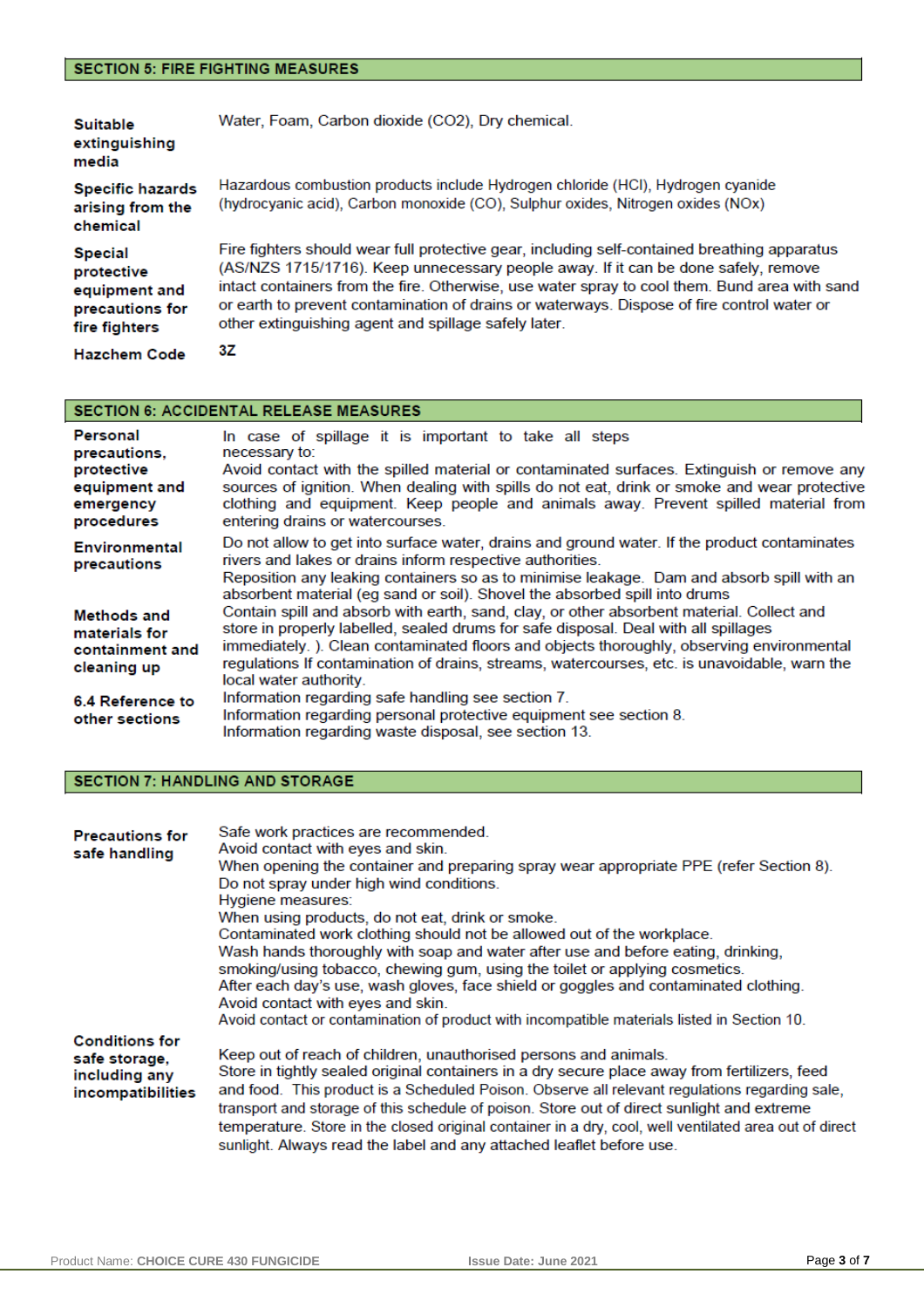|                                               | <b>SECTION 8: EXPOSURE CONTROLS AND PERSONAL PROTECTION</b>                                                                                                                                                                                                                                                                                                                                                                                                                                                                                                                                                                                                                                                                                                                                                                                                                                                                                                                                           |                                                                                                                                                                                                                                                                              |        |                          |
|-----------------------------------------------|-------------------------------------------------------------------------------------------------------------------------------------------------------------------------------------------------------------------------------------------------------------------------------------------------------------------------------------------------------------------------------------------------------------------------------------------------------------------------------------------------------------------------------------------------------------------------------------------------------------------------------------------------------------------------------------------------------------------------------------------------------------------------------------------------------------------------------------------------------------------------------------------------------------------------------------------------------------------------------------------------------|------------------------------------------------------------------------------------------------------------------------------------------------------------------------------------------------------------------------------------------------------------------------------|--------|--------------------------|
| <b>Control parameters</b>                     |                                                                                                                                                                                                                                                                                                                                                                                                                                                                                                                                                                                                                                                                                                                                                                                                                                                                                                                                                                                                       |                                                                                                                                                                                                                                                                              |        |                          |
| <b>Components</b><br>Tebuconazole             | CAS-No.<br>107534-96-3                                                                                                                                                                                                                                                                                                                                                                                                                                                                                                                                                                                                                                                                                                                                                                                                                                                                                                                                                                                | <b>Control parameters</b><br>$0.2$ mg/m $3$<br>(SK-ABS)                                                                                                                                                                                                                      | Update | <b>Basis</b><br>OES BCS* |
| Appropriate<br>engineering<br>controls        | No special requirements. Product is used outdoors<br>Control process conditions to avoid contact. Use only in well-ventilated areas. If necessary,<br>use local exhaust ventilation to keep airborne concentration below the exposure limits.                                                                                                                                                                                                                                                                                                                                                                                                                                                                                                                                                                                                                                                                                                                                                         |                                                                                                                                                                                                                                                                              |        |                          |
| Personal<br>protective<br>equipment (PPE):    | When opening the container, preparing the spray wear cotton overalls buttoned to the neck<br>and wrist and a washable hat, elbow length PVC chemical resistant and face shield or<br>goggles.<br>Safety deluge showers should, if practical, be provided near to where this product is being<br>handled commercially.<br>When using the prepared spray, wear cotton overalls buttoned to the neck and wrist and a<br>washable hat and optional once chemical is prepared for use, elbow length PVC chemical<br>resistant and face shield or goggles if protected from spray drift/contamination.<br>Face and Eye Protection: Face shield or goggles.<br>Clothing: Cotton overalls buttoned to the neck and wrist (or equivalent clothing) and a<br>washable hat<br>Gloves: Elbow-length chemical resistant PVC gloves.<br>Respiratory: If airborne concentrations are likely to exceed the exposure standards above or<br>if exposed to dust, an AS/NZS 1715/1716 approved respirator should be worn. |                                                                                                                                                                                                                                                                              |        |                          |
| Requirements<br>Concerning<br><b>Training</b> | Recommended to use Australian and New Zealand Standard PPE:<br>Overalls<br>Gloves:<br>medical gloves)<br>Goggles and face shield<br>Footwear<br>Respirators<br>Use and Maintenance of Respiratory Protective Devices AS/NZS 1716, Respiratory<br><b>Protective Devices</b><br>Check State and/or Territory regulations that require people who use pesticides in their job<br>or business to have adequate training in the application of the materials.                                                                                                                                                                                                                                                                                                                                                                                                                                                                                                                                              | AS 3765, Clothing for protection against Hazardous chemicals<br>AS/NZS 2161, Industrial safety gloves and mittens (not electrical and<br>As/NZS 1337, Eye protectors for industrial applications.<br>AS/NZS 2210, Occupational protective footwear<br>AS NZS 1715 Selection, |        |                          |

### SECTION 9: PHYSICAL AND CHEMICAL PROPERTIES

| <b>Physical Description &amp; colour:</b> | Off-white liquid suspension               |
|-------------------------------------------|-------------------------------------------|
| Odour:                                    | Characteristic weak odour                 |
| <b>Boiling Point:</b>                     | Approximately 100°C at 100kPa.            |
| <b>Freezing/Melting Point:</b>            | Below 0°C.                                |
| <b>Volatiles:</b>                         | Water component.                          |
| <b>Vapour Pressure:</b>                   | 2.37 kPa at 20°C (water vapour pressure). |
| <b>Vapour Density:</b>                    | As for water                              |
| <b>Specific Gravity:</b>                  | 1.12 at $20^{\circ}$ C                    |
| <b>Water Solubility:</b>                  | Soluble.                                  |
| pH:                                       | No data.                                  |
| <b>Volatility:</b>                        | No data.                                  |
| <b>Odour Threshold:</b>                   | No data.                                  |
| <b>Evaporation Rate:</b>                  | As for water                              |
| Coeff Oil/water distribution:             | No data                                   |
| Auto ignition temp:                       | Does not burn.                            |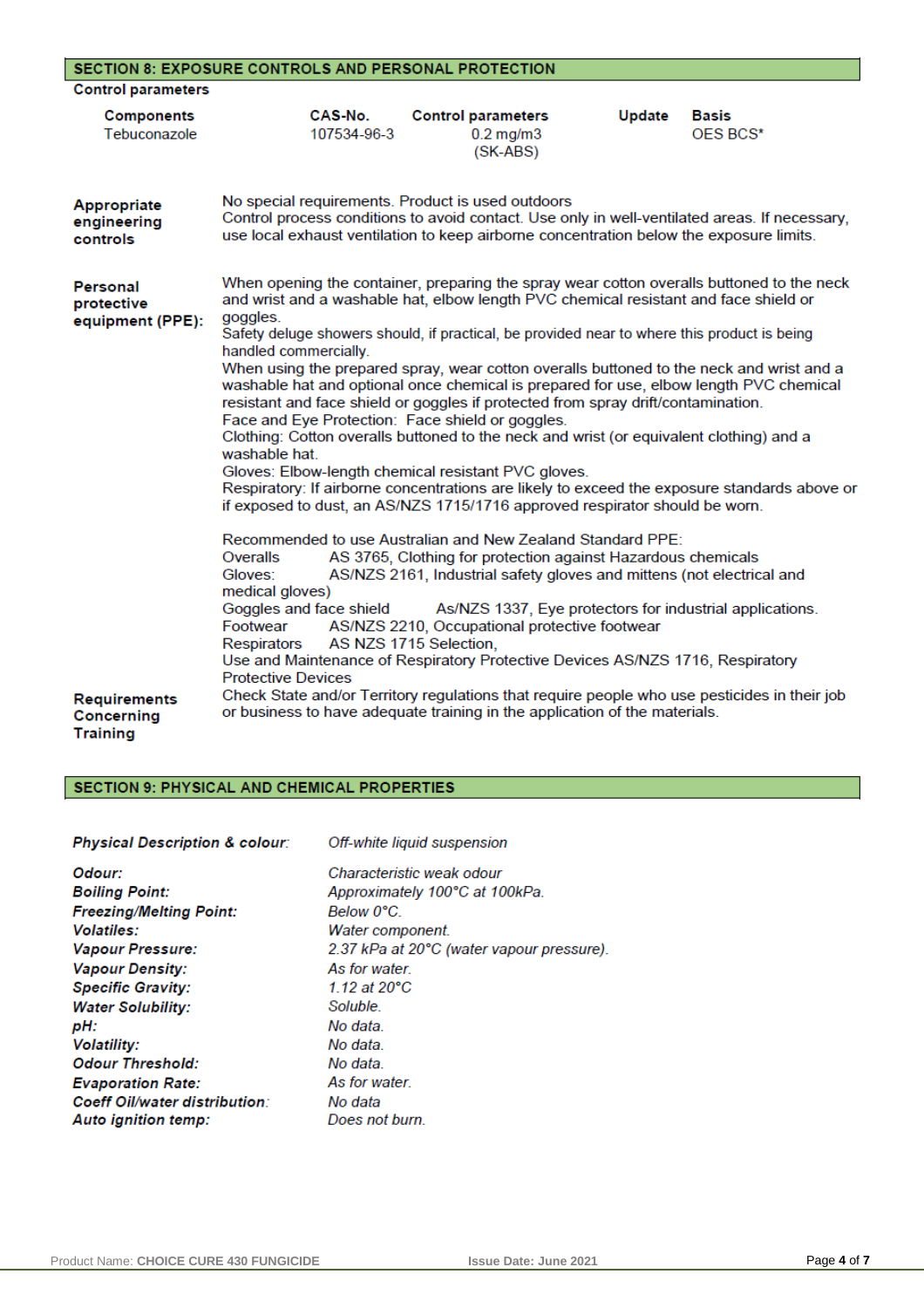#### **SECTION 10: STABILITY AND REACTIVITY**

| <b>Reactivity:</b>          | This product is unlikely to react or decompose under normal storage conditions.<br>However, if you have any doubts, contact the supplier for advice on shelf life<br>properties.                                                                                                                                                                                                                                                                                                                                                                                          |
|-----------------------------|---------------------------------------------------------------------------------------------------------------------------------------------------------------------------------------------------------------------------------------------------------------------------------------------------------------------------------------------------------------------------------------------------------------------------------------------------------------------------------------------------------------------------------------------------------------------------|
| <b>Conditions to Avoid:</b> | Protect this product from light. Store in the closed original container in a dry, cool,<br>well ventilated area out of direct sunlight.                                                                                                                                                                                                                                                                                                                                                                                                                                   |
| Incompatibilities:          | strong acids, strong bases, strong oxidising agents.                                                                                                                                                                                                                                                                                                                                                                                                                                                                                                                      |
| <b>Fire Decomposition:</b>  | This product is likely to decompose only after heating to dryness, followed by further<br>strong heating. Combustion forms carbon dioxide, and if incomplete, carbon<br>monoxide and possibly smoke. Water is also formed. May form nitrogen and its<br>compounds, and under some circumstances, oxides of nitrogen. Occasionally<br>hydrogen cyanide gas in reducing atmospheres. Carbon monoxide poisoning<br>produces headache, weakness, nausea, dizziness, confusion, dimness of vision,<br>disturbance of judgment, and unconsciousness followed by coma and death. |
| <b>Polymerisation:</b>      | Polymerisation reactions are unlikely; they are not expected to occur.                                                                                                                                                                                                                                                                                                                                                                                                                                                                                                    |

#### SECTION 11: TOXICOLOGICAL INFORMATION (continued on page 6)

#### Information on toxicological effects

| <b>Acute oral toxicity</b>       | $LD50$ (Rat) > 2,000 mg/kg                                                                                                                    |
|----------------------------------|-----------------------------------------------------------------------------------------------------------------------------------------------|
| <b>Acute inhalation toxicity</b> | $LC50$ (Rat) > 2.18 mg/l<br>Exposure time: 4 h<br>Determined in the form of liquid aerosol. Highest<br>attainable concentration.<br>No deaths |
| <b>Acute dermal toxicity</b>     | $LD50$ (Rat) $> 5,050$ mg/kg                                                                                                                  |
| <b>Skin irritation</b>           | No skin irritation (Rabbit)                                                                                                                   |
| Eye irritation                   | Minimally irritating (Rabbit)                                                                                                                 |
| <b>Sensitisation</b>             | Non-sensitizing (Guinea pig)                                                                                                                  |

Tebuconazole is a SWA Class 3 Reproductive risk, possible risk of harm to the unborn child.

#### **Potential Health Effects**

#### Inhalation:

Short Term Exposure: Available data indicates that this product is not harmful. However product may be mildly irritating, although unlikely to cause anything more than mild transient discomfort. Long Term Exposure: No data for health effects associated with long term inhalation.

#### **Skin Contact:**

Short Term Exposure: Available data indicates that this product is skin irritant. Symptoms may include itchiness and reddening of contacted skin. Other symptoms may also become evident, but all should disappear once exposure has ceased

Long Term Exposure: No data for health effects associated with long term skin exposure.

#### **Eye Contact:**

Short Term Exposure: This product is an eve irritant. Symptoms may include stinging and reddening of eyes and watering which may become copious. Other symptoms may also become evident. If exposure is brief, symptoms should disappear once exposure has ceased. However, lengthy exposure or delayed treatment may cause permanent damage

Long Term Exposure: No data for health effects associated with long term eye exposure.

#### Ingestion:

Short Term Exposure: Significant oral exposure is considered to be unlikely. Available data shows that this product is harmful, but symptoms are not available. However, this product is an oral irritant. Symptoms may include burning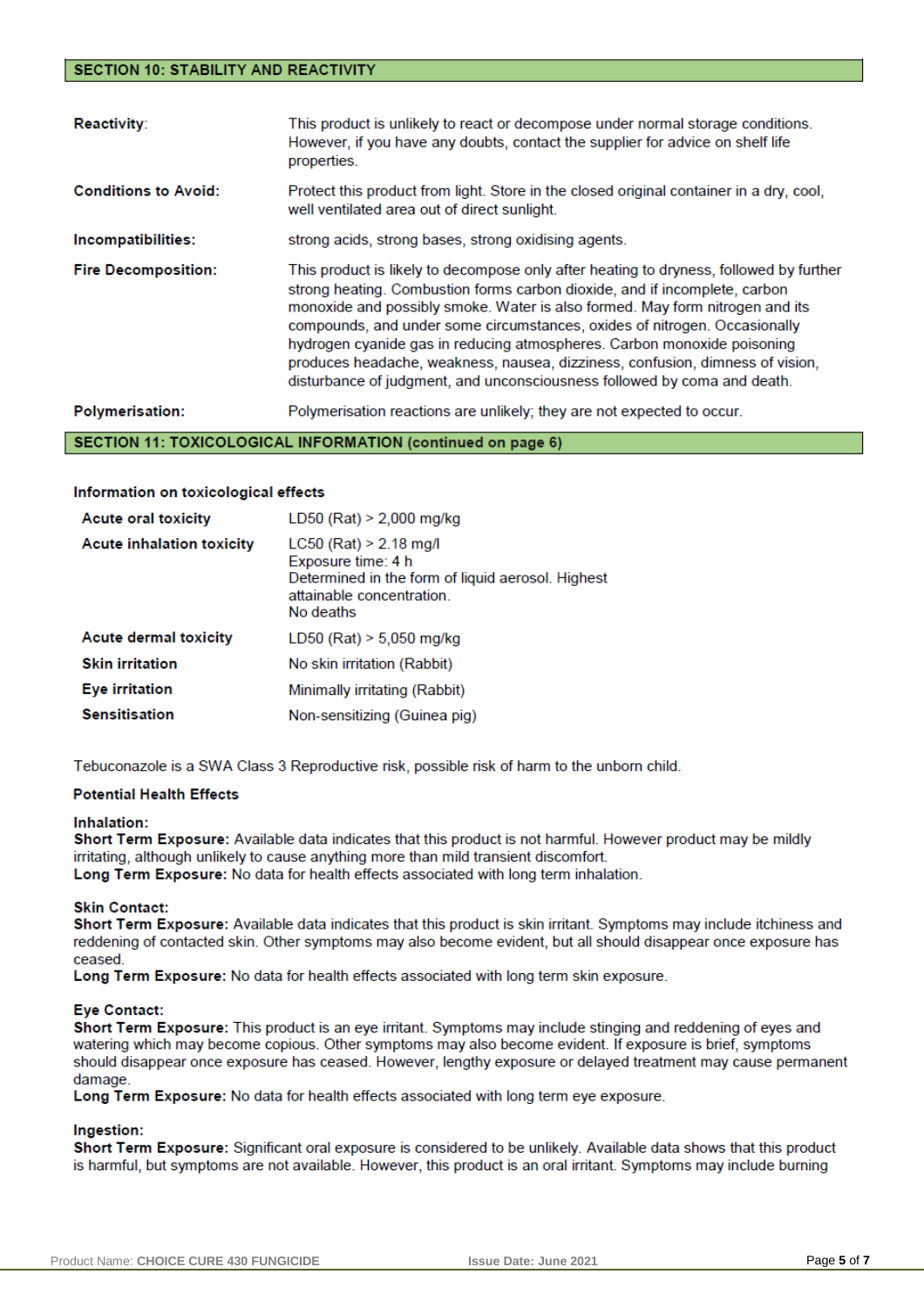sensation and reddening of skin in mouth and throat. Other symptoms may also become evident, but all should disappear once exposure has ceased.

Long Term Exposure: No data for health effects associated with long term ingestion.

#### **Carcinogen Status:**

SWA: No significant ingredient is classified as carcinogenic by SWA. NTP: No significant ingredient is classified as carcinogenic by NTP. **IARC:** No significant ingredient is classified as carcinogenic by IARC.

The ADI for Tebuconazole is set at 0.03mg/kg/day. The corresponding NOEL is set at 2.96mg/kg/day. ADI means Acceptable Daily Intake: NOEL means No-observable-effect-level. Data from Australian ADI List, June 2014. No special equipment is usually needed when occasionally handling small quantities. The following instructions are for bulk handling or where regular exposure in an occupational setting occurs without proper containment systems. Ventilation: This product should only be used where there is ventilation that is adequate to keep exposure below the TWA levels. If necessary, use a fan.

#### **SECTION 12: ECOLOGICAL INFORMATION**

Toxic to aquatic organisms, may cause long-term adverse effects to the aquatic environment.

| <b>Birds:</b> LD <sub>50</sub> Male Japanese quail: $4438mg/kg$ LD <sub>50</sub> | LD <sub>50</sub> Female Japanese quail: 2912mg/kg |
|----------------------------------------------------------------------------------|---------------------------------------------------|
| bobwhite quail: 1988mg/kg                                                        |                                                   |
| <b>Fish:</b> $LC_{50}$ rainbow trout: $6.4 \text{mg/L}$                          | $LC_{50}$ golden orfe: 8.7 mg/L                   |
| $LC_{50}$ rainbow trout (Oncorhynchus mykiss): 6.4mg/L                           |                                                   |
| Algae: $EC_{50}$ 4.01 mg/L                                                       |                                                   |
| Daphnia: $EC_{50}$ 11.5mg/L                                                      |                                                   |
| <b>Worms:</b> $LD_{50}$ ( <i>Eisenia foetida</i> ) 1.381mg/kg                    |                                                   |
|                                                                                  |                                                   |

## **Environmental fate:**

Animals: After three days, elimination is almost complete. Tebuconazole is excreted in urine and faeces.

- Plants: In plant tissues, a mean half-life of 12 days has been established.
- Soil/Environment: Degrades slowly in soil studies conducted in the laboratory. Under field conditions, the compound degraded much more rapidly and did not accumulate in long term (3-5 year) studies. Since no residues could be detected in deeper soil layers of these and other studies, and adsorption/desorption studies indicate low mobility in soil, groundwater contamination through leaching can be excluded. In natural waters, hydrolysis and indirect photolysis occur; in a pond study, the compound dissipated from the water body with a  $DT_{50}$  of 11-3 weeks. Low vapour pressure and strong adsorption result in low volatilisation into the air.

#### **SECTION 13: DISPOSAL CONSIDERATIONS**

| <b>Product Disposal</b>   | On site disposal of the concentrated product is not acceptable.<br>Ideally, the product should be used for its intended purpose. If there is a need to dispose of<br>the product, approach local authorities who hold periodic collections of unwanted chemicals<br>(ChemClear®).                                                                                                                                                                                                                                                                                                                                                                                                                                                                                                                                                                                                                                                                                                                                                                                                                                                                                   |
|---------------------------|---------------------------------------------------------------------------------------------------------------------------------------------------------------------------------------------------------------------------------------------------------------------------------------------------------------------------------------------------------------------------------------------------------------------------------------------------------------------------------------------------------------------------------------------------------------------------------------------------------------------------------------------------------------------------------------------------------------------------------------------------------------------------------------------------------------------------------------------------------------------------------------------------------------------------------------------------------------------------------------------------------------------------------------------------------------------------------------------------------------------------------------------------------------------|
| <b>Container Disposal</b> | Do not use this container for any other purpose.<br>Triple or preferably pressure rinse inner bladder or containers before disposal. Add rinsate<br>to the spray tank. If recycling, replace cap and return clean containers to recycler or<br>designated collection point.<br>If not recycling, break, crush or puncture and deliver empty packaging for appropriate<br>disposal at an approved waste management facility.<br>If an approved waste management facility is not available, bury the empty packaging<br>500mm below the surface in a disposal pit specifically marked and set up for this purpose<br>clear of waterways, desirable vegetation and tree roots, in compliance with relevant local,<br>state or territory government regulations.<br>DO NOT burn empty containers or product. drumMUSTER is the national program for the<br>collection and recycling of empty, cleaned, non-returnable crop production and on-farm<br>animal health chemical containers. If the label on your container carries the drumMUSTER<br>symbol, triple rinse the container, ring your local Council, and offer the container for<br>collection in the program. |